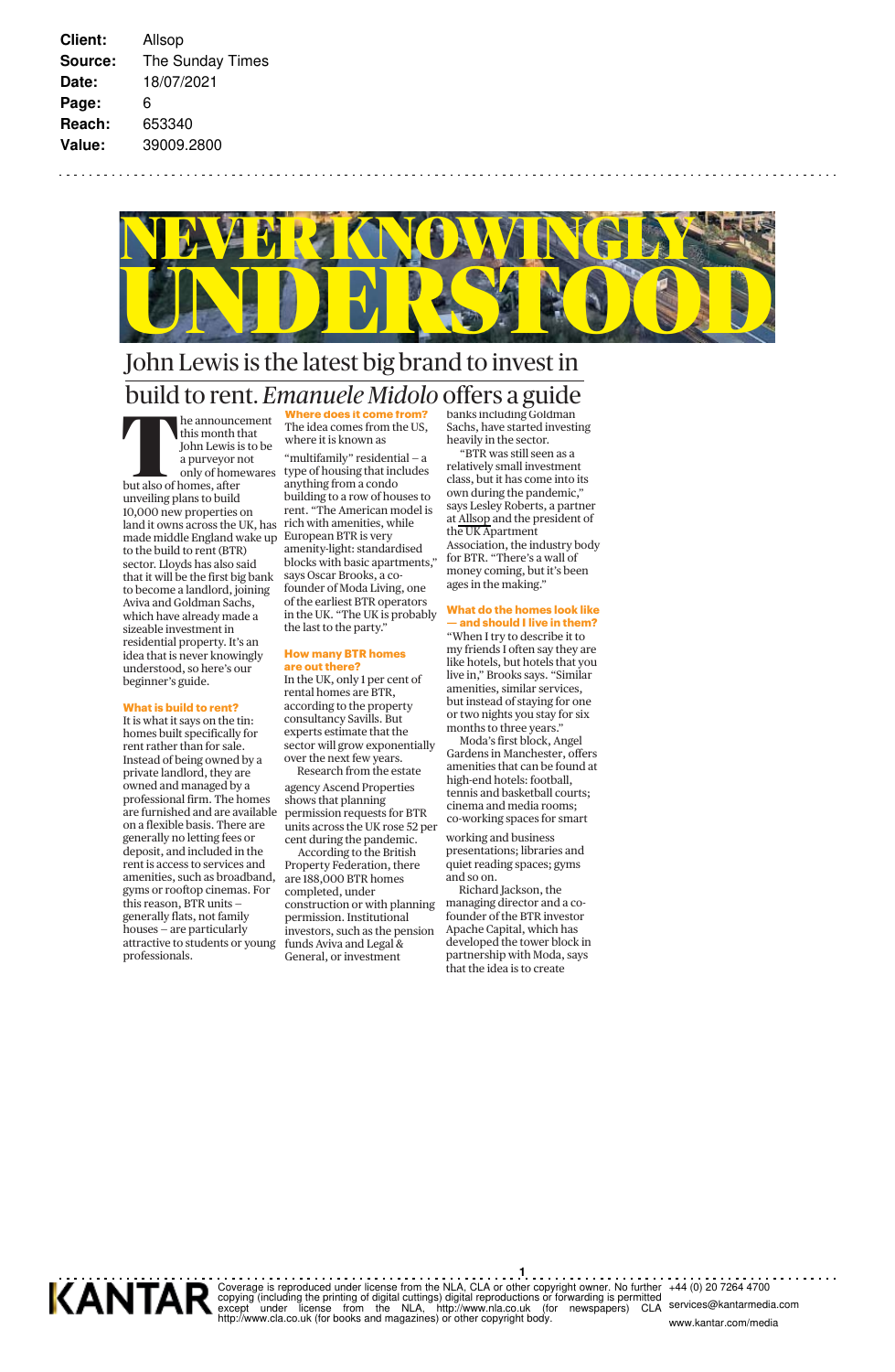**Client:** Allsop **Source:** The Sunday Times **Date:** 18/07/2021 **Page:** 6 **Reach:** 653340 **Value:** 39009.2800

> "future-proof" homes. "Covid apartments range from £850 has changed the way our buildings are being designed," he argues. "What it enables people to do is to work within their own homes, should they choose to do so, or from the co-working lounges. They can book individual meeting rooms, they can get food and beverages on site."

#### **What's the quality like?**

BTR developers and managers claim that the quality of the build is higher because, unlike housebuilders, they are interested in keeping tenants for as long as they can. "You're compared with the local not stacking them high and selling and moving on to the next building," says Tony Brooks, the managing director of Moda. "If the customer has a really good time, our business model works. If the customer has a crappy time, they're going to walk."

Martin Bellinger, the principal at Goodstone Living, the BTR arm of the Australian bank Macquarie, says that the UK has the oldest housing stock in Europe. "This means there are a lot of issues with ageing stock, inappropriate design and maintenance generally," he says, "while with BTR you benefit from living in a newly built home that will be more sustainably designed and engineered to be energy efficient — and comes with on-site professional management, which means any maintenance issues can be sorted easily."

### **How much does it cost?**

There are different levels of cost. The more amenities and the more services you want, the more you'll pay. Extras are usually offered as a package included in the rent.

In Moda's Angel Gardens, prices for studios, one, two and three-bedroom t t f anno

to £2,500 a month. "It's probably in the third or fourth quartiles of rents in the city, Oscar Brooks says. "But in that rent you get things like free internet, a smart TV, discount passes on public transport, a gym membership and nutritional advice." He reckons there are between £400 and £700 of savings a month.

#### **What's the catch?**

Again, cost. According to the property consultancy JLL, tenants in BTR buildings pay an 11 per cent premium in rent market. That makes it unaffordable for many people, who in places such as London are spending more than half of their salaries on rent.

# **Build to rent**

**apartments are like hotels, but instead of staying for one or two nights you stay for six months to three years**





**2** Coverage is reproduced under license from the NLA, CLA or other copyright owner. No further<br>copying (including the printing of digital cuttings) digital reproductions or forwarding is permitted<br>except under license from th

+44 (0) 20 7264 4700 services@kantarmedia.com www.kantar.com/media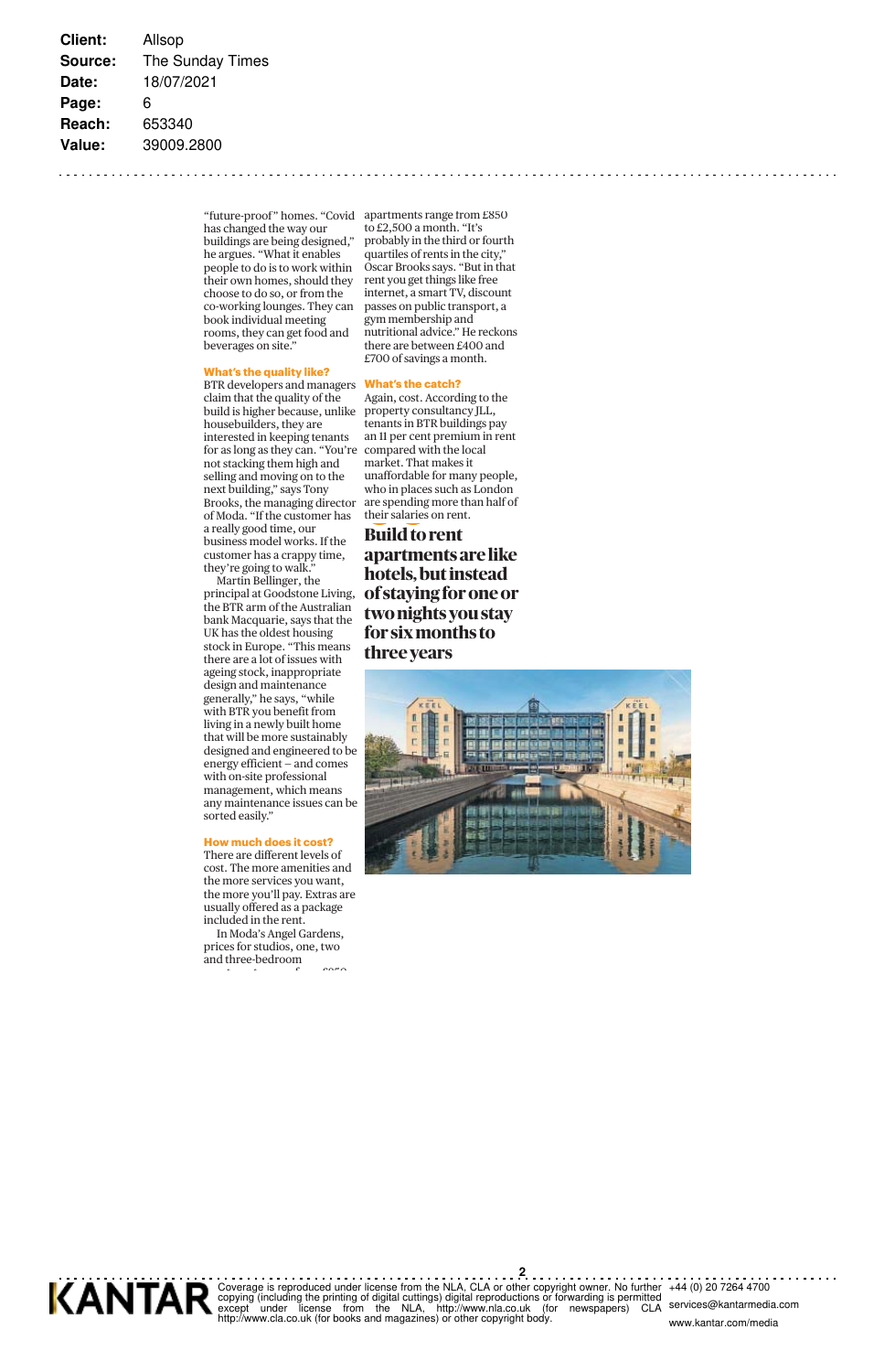**Client:** Allsop **Source:** The Sunday Times **Date:** 18/07/2021 **Page:** 6 **Reach:** 653340 **Value:** 39009.2800

. . . . . . . .

. . . . . . . . . . .





**3** Coverage is reproduced under license from the NLA, CLA or other copyright owner. No further<br>copying (including the printing of digital cuttings) digital reproductions or forwarding is permitted<br>except under license from th

+44 (0) 20 7264 4700 services@kantarmedia.com www.kantar.com/media

. . . . . . .